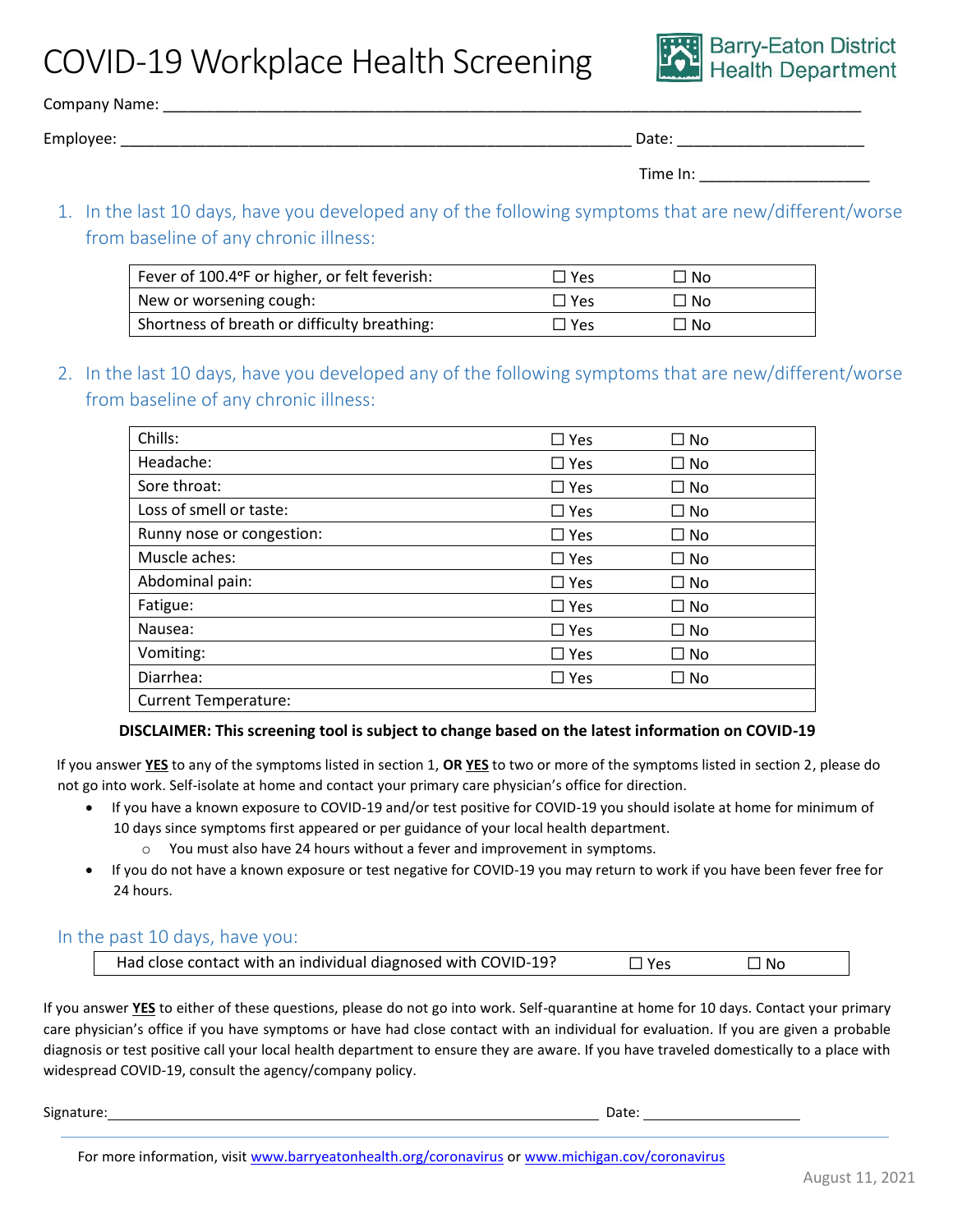## **Safety practices for workplaces that remain open or re-open with staff on-site during the COVID-19 pandemic:**

For more detailed guidance, please visit <https://www.barryeatonhealth.org/coronavirusworkplace>

- Encourage employees get vaccinated for COVID-19
- When there is substantial transmission in the community, employees should wear cloth masks when indoors regardless of vaccination status.
	- o To check for community transmission: [CDC COVID Data Tracker](https://covid.cdc.gov/covid-data-tracker/#county-view)
- Maintain 6 feet of distance between people.
- Emphasize frequent and proper hand washing. Make sure sinks are well supplied.
- Work remotely whenever possible.
- Do not share space or equipment. If this is not possible, have employees wash their hands before and after using shared equipment. Clean and sanitize equipment between uses.
- Increase sanitization of workplace.
- Develop an emergency plan that implements policies if staff are diagnosed with COVID-19.
- Increase building ventilation and percentage of outdoor air that circulates into the system.
- Follow all requirements put forth by executive orders and executive directives.

**If an employee arrives to work ill or becomes ill at work,** send them home immediately. If they are having trouble breathing, experiencing chest pain, or cannot keep fluids down, seek immediate medical assistance. Contact the health department for guidance on next steps.

**If an employee tests positive for COVID-19,** the employee needs to stay home and isolate themselves. You must protect the confidentiality of the employee. Make sure surfaces and work areas the employee came into contact with are disinfected with an EPA-approved cleaner. Depending on the type of worksite and patterns of exposure, close contacts (less than six feet distance for greater than 15 minutes while contagious, starting 48 hours before the ill person developed symptoms) may need to quarantine for 10 days. Contact the health department as soon as possible for direction.

**If a non-critical infrastructure employee is at home following an exposure to COVID-19 (quarantine),** they may return to work after 10 days. If they become sick at home, they should follow isolation guidance.

**If a critical infrastructure employee is exposed to COVID-19,** in critical infrastructure roles such as health care, grocery, or manufacture of lifesaving equipment, the employee may be allowed to continue work at the employer's discretion provided they remain asymptomatic and the employer implements the following additional precautions to protect the employee and the community:

- *1.* Employers should measure the employee's temperature and assess symptoms each day before they start work. Ideally, temperature checks should happen before the individual enters the facility. A touchless thermometer, or a dedicated thermometer for the employee if not touchless, should be used. Sharing of any thermometer other than a touchless thermometer is strictly prohibited.
- *2.* As long as the employee does not have a fever or other symptoms, they should self-monitor under the supervision of their employer's occupational health program or other programs in place to protect employee health and safety.
- *3.* If the employee begins to experience symptoms during the day, they should be sent home immediately.
- *4.* The employee should wear a face mask at all times while in the workplace for 10 days after last exposure. Employers can issue facemasks or can approve employees' supplied cloth face coverings in the event of shortages.
- *5.* The employee should maintain at least six feet of distance from other people as work duties permit.
- *6.* Beyond standard cleaning protocol, clean and disinfect all areas such as offices, bathrooms, common areas, and shared electronic equipment routinely known to be impacted by the exposed employee for 10 days after last exposure.